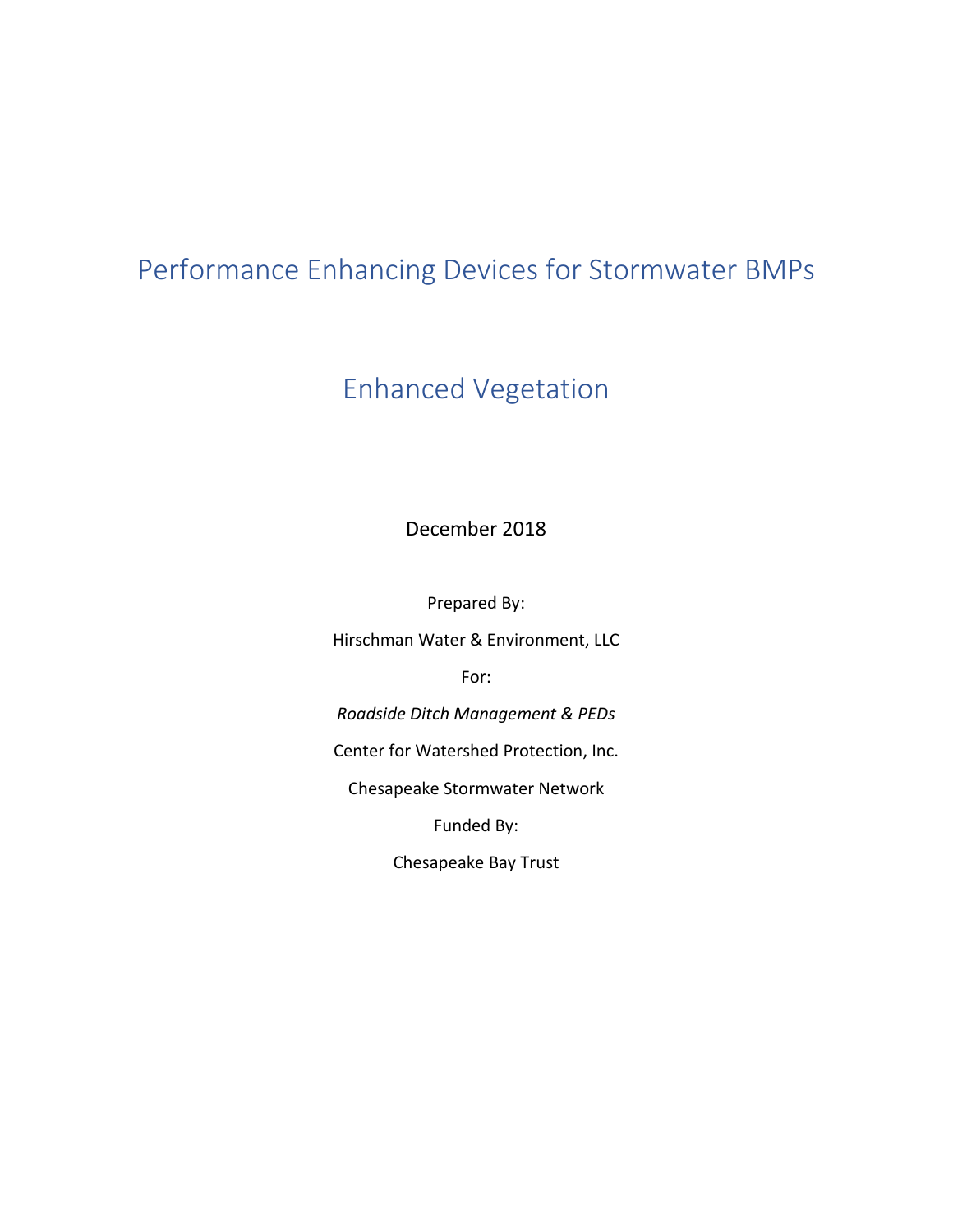## Enhanced Vegetation

## **1. Definition & Applications**

Vegetation is commonplace and expected in many stormwater BMPs. However, the strategic importance of vegetation for runoff reduction and pollutant removal has not been fully acknowledged, and there is no unified guidance for planting design and long-term maintenance to support volume and pollutant removal objectives.

Research indicates that the presence of plants enhances other nutrient removal mechanisms. The below ground microbial community associated with plant roots plays a key role in immobilizing dissolved nutrients during the wet and dry cycles encountered in stormwater practices. As plants mature, their root systems maintain or even increase the hydraulic conductivity of the media and the practice as a whole. Researchers suggest that plants with a deep, thick, and dense root system enhance dissolved nutrient removal. Deep-rooted prairie plant species such as big bluestem, Joe Pye weed, and switchgrass performed well in several experiments (Hirschman et al., 2017).

Since vegetation is a major component of the living system of a stormwater BMP, there should be flexibility in the original plant palette as well as how the plant community is managed through the life of the practice. Historically, planting designs for stormwater practices have either been ignored, mismanaged, or treated as static over time. Enhanced planting design and management as a performance enhancing device (PED) can be incorporated with initial installations or as retrofits of practices where the existing vegetation is not healthy, is difficult to maintain, is leading to nuisance conditions, or other factors.

That said, there are many design professionals and planting strategies across the Bay Watershed. This fact sheet will introduce one approach that can be considered an integrated planting design and adaptive management framework to fulfill PEDs objectives for stormwater as well as providing ecosystem services.

The approach includes:

- Initial planting with densely-planted layers modelled on local natural plant communities (mostly eastern grassland types with the above and below-ground biomass as described above).
- Intensive management during the first several growing seasons.
- Adaptive management addressing successional adaptation of plant communities over time and, as a general rule, annual cutting in late February.

This fact sheet is not a how-to guide on this approach, and actual implementation will require a team approach with qualified professionals (see Section 7, "Finding Help"). However, this fact sheet does outline a conceptual framework and resources for those interested in learning more. The approach is derived largely from the work of Floyd (2018a, 2018b), Rainer and West (2015), Nassauer (1995), and Weaner and Christopher (2016), as well as the curriculum of the Chesapeake Bay Landscape Professional certification program and Virginia Department of Game & Inland Fisheries Habitat Partners© Program (see Section 8, "Resources").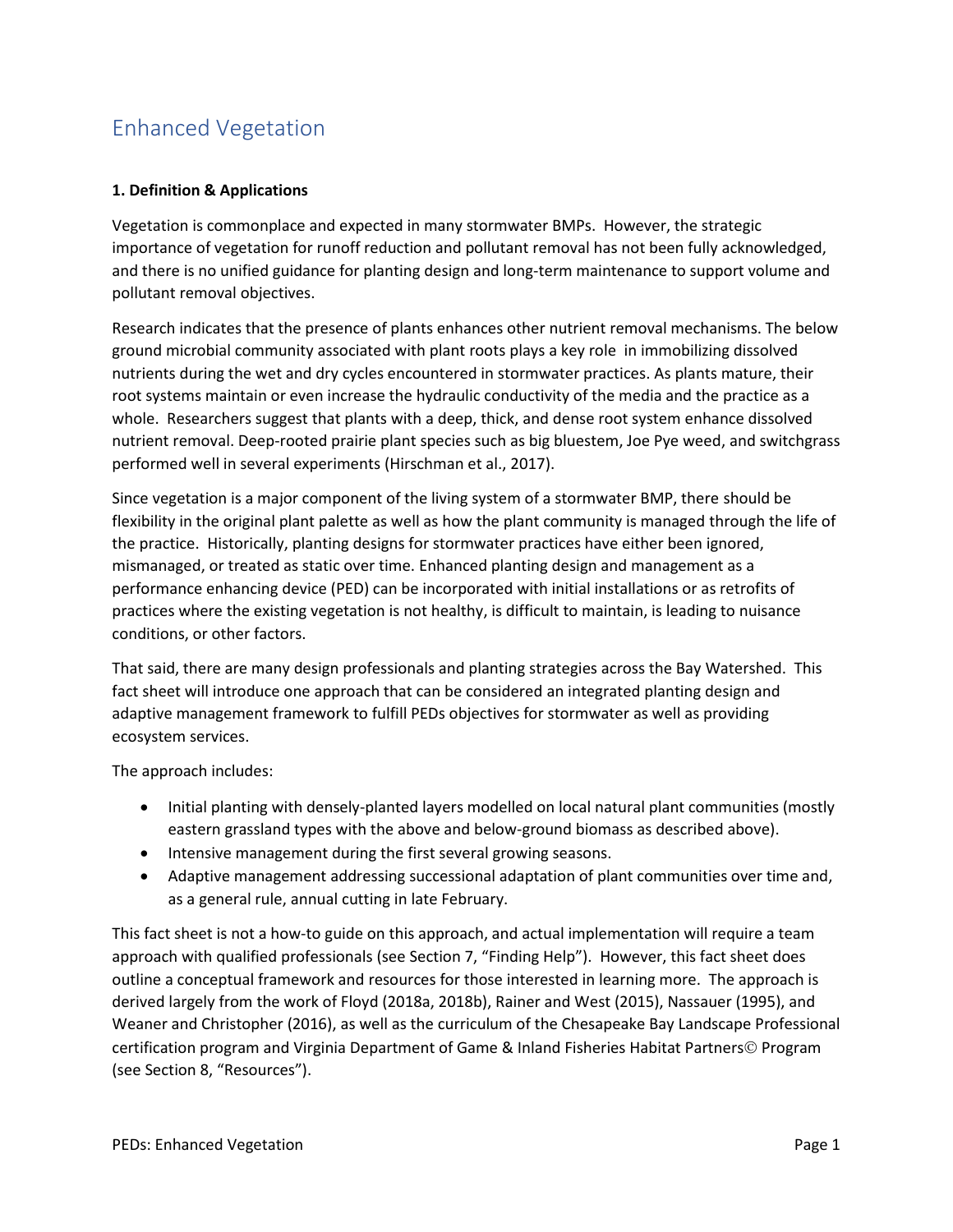The approach can be adapted or scaled to a particular application, and the design team should discuss how the approach, or some of its components, can be used to enhance the planting plan and its management over time. See **Section 9** for a list of qualifying conditions in order for enhanced vegetation design and management to qualify for increased nutrient removal credit as a PED.

### **2. Initial Planting Design**

Existing Bay jurisdiction stormwater manuals and specifications are not prescriptive about planting design and offer a range of options and very generic plant lists. Some of the planting "templates" in existing standards include:

- Turf cover (with or without trees)
- Perennial garden (with or without shrubs)
- Tree, shrub, herbaceous
- Meadow

Depending on the initial design and how it is managed, each option can lead to expected and unexpected outcomes. In some cases, the resulting stormwater landscape can be difficult to maintain or even create nuisance conditions. For many BMPs in the Bay Watershed, there is no cohesive long-term or adaptive management strategy.

A more unified design/adaptive management approach could focus on a natural plant community prairie system. These systems are adapted to undergo periodic disturbance and alternate periods of dry and wet, conditions that are apt for the stormwater context. The strategy involves identifying and observing local plant communities that can serve as references for the stormwater landscape being created. The general principles for establishing and managing this type of plant community are outlined below:

- Use local natural plant communities as reference landscapes.
- Provide dense cover of the BMP surface with layers of vegetation.
- Intensely manage the plantings for the first 3 growing seasons.
- Use an adaptive management approach for long-term O&M.

#### Reference Landscapes for Stormwater

As near as possible, the local reference landscapes should replicate a variety of site conditions at the location of the stormwater landscape.

Several site factors to note include:

- Soil chemistry (especially cations and exchange capacity, for which there are indicator species)
- Soil moisture, drainage, texture
- Elevation
- Aspect
- Topography, Slopes
- Quality and duration of light

It is critical to note here that many stormwater landscapes (e.g., bioretention) will be using an engineered soil media based on state specifications, and this soil media is dissimilar in many ways from the existing and/or native, soil on a site. In essence, the existing soil will be excavated, removed, and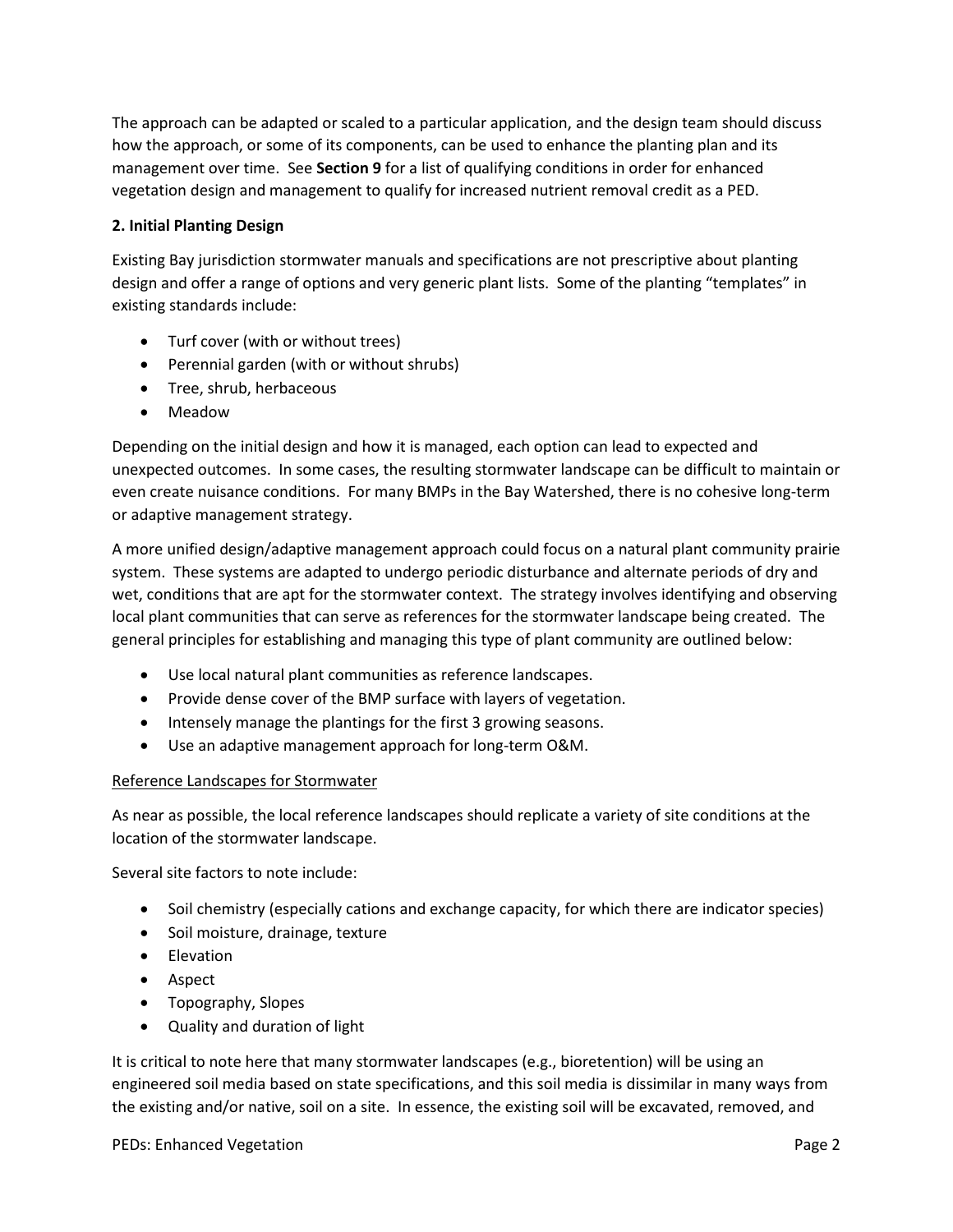replaced with several feet of an "exotic" mix that will influence the type and long-term health of any vegetation that is planted. In many places in the Bay Watershed, the imported soil mix will be very welldrained (high sand content), outfitted with an underdrain (promoting even more rapid drainage), and may have less organic content than any existing site soils. With regard to the plant community, the imported, well-drained soil media as well as the existing site soils at the margins of the practice both play a role in selecting a reference landscape in order to maximize ecosystem services. Both will exercise a powerful affect on the plant community that will flourish within the stormwater landscape.

The stormwater landscape must tolerate short periods of inundation, but also longer periods of dry or even drought conditions. Therefore, for stormwater landscape applications, the reference natural plant community should be from places where these conditions exist. The best examples are low areas and swales and ditches in the upland prairies observed in powerline rights-of-way. Others may include plant communities on well-drained floodplains and small fragments of natural plant communities along roadsides, in areas with groundwater discharge, in ditches and low meadows, and other similar sites.

The reference plant community may or may not have a deep layer of relatively sandy soil; the important thing is that the vegetation has a diverse array of species that associate with each other in the given environment. The reference site will likely not be free of invasive or non-native species, so the task is to find the plant associations that do exist at the site. This will likely require the assistance of a trained professional (see Section 7).

#### Plant Communities, Not Individual Species

The focus here is on the natural plant community, and not just individual native plant species. Many designs incorporate an assemblage of native plants, but the selected plants may not ever associate with each other as part of a natural plant community. This means that the ecosystem benefit is diminished, as many ecosystem services derive from the co-evolution of micro-organisms, insects, birds, other wildlife, and associations found in the plant community. Underground, root systems from the various members of a community occupy different depths and niches, creating a more functional hydrologic regime. The natural plant community modelling concept is designed to help replicate, at least to a greater degree, these ecosystem services (Floyd, 2018a, 2018b; see also Rainer & West, 2015 for a design concept based on plant communities).

Over time, a designer may identify a range of reference natural plant communities, some large and some mere fragments of a previous landscape. Once a good species list is developed from these communities, the stormwater landscape can be developed using some (but clearly not all) of the reference community species. Design elements to consider are the inclusion of a dense ground cover layer consisting of sedges, rushes, low grasses, creeping forbs, or other ground covers that will fill the spaces between other plants and may have diverse root morphologies. Other layers can include plants that add seasonal interest or structure (Rainer & West, 2015). Shrubs and trees can provide structure, as guided by the reference landscapes. Some species may be dominant while other occupy margins, low wet spots, drier berms, or small patches.

There is no hard-and-fast rule for the number of species to include, and the scale of the practice, desired aesthetics, and maintenance capabilities may guide this decision. Methodologies for ecosystem modeling suggest that stormwater landscapes can strive to include at least 30 species for many applications. However, this decision will also be influenced by the skill of maintenance crews and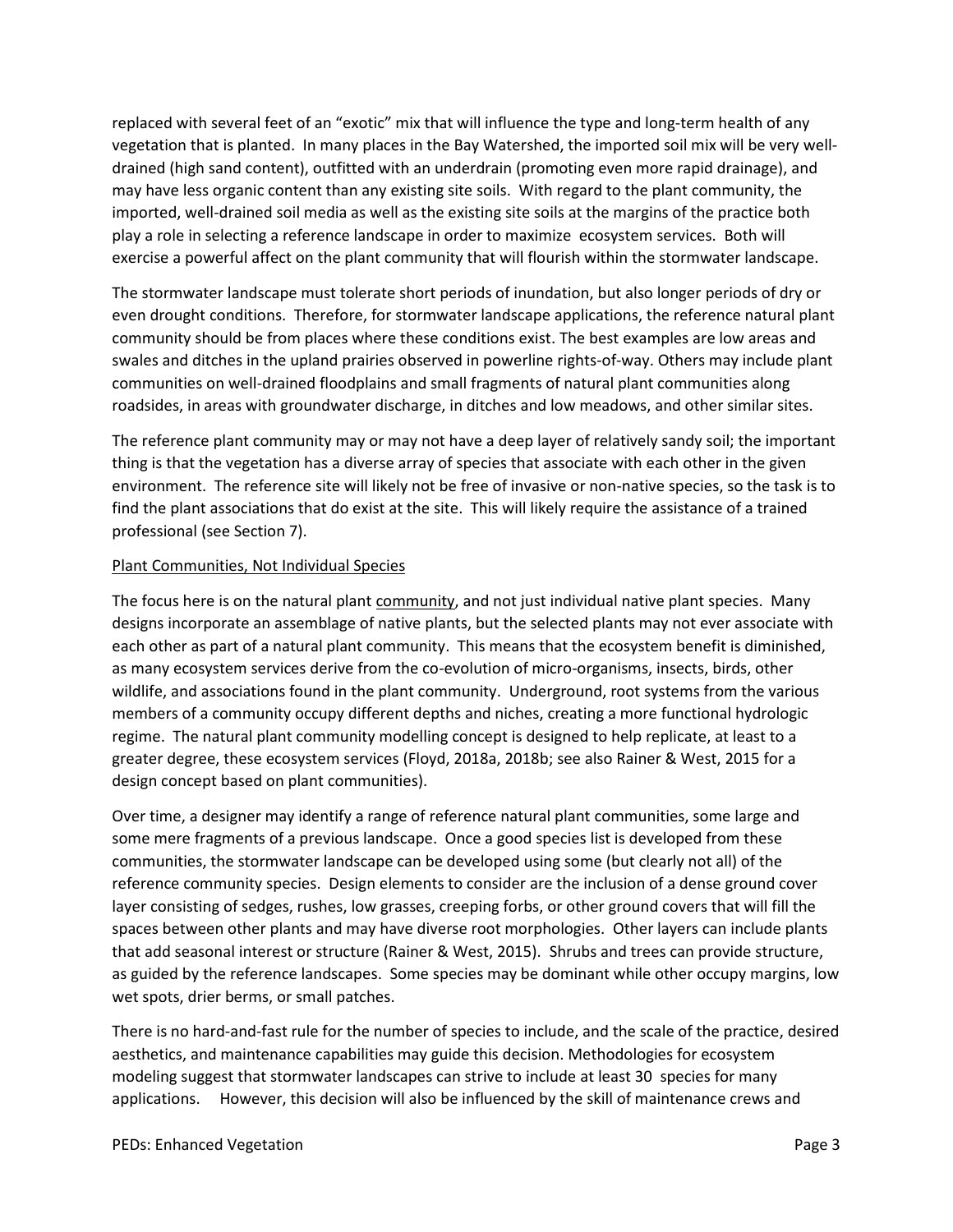public acceptance. In some cases, the initial design can start with a simpler approach consisting of several species of locally well-recognized native plants. Diversity and complexity can be added over time as the stormwater landscape is managed and crews increase their skill levels with this type of native landscape. Also, some native (and some non-native) species will colonize the stormwater landscape over time, so diversity and complexity may be part of an adaptive management approach (see Section 5).

The number of plants used per species may vary widely by species, with the dominant species comprising a majority of the selected plants. Other species may be represented by fewer plants, but the important thing is to introduce them into the system. Over time, the dominance or rarity of species will sort itself out if there is adequate diversity in the initial palette.

## Cover the BMP Surface Area with Vegetation – Green Mulch

Another important point is the initial planting density. If using plugs, they should be planted as densely as possible (e.g., 6 inches on-center, 4 per square foot) to provide a good jump start and reduce the "open" space between plantings that are attractive areas for invasives to encroach. If using other herbaceous plant stock, plant as densely as reasonable. It is also recommended to use an appropriate seed mix to supplement the plantings. Note that this type of planting scheme may only need an initial thin layer of mulch, if any, or a suitable matting (e.g., jute or coir). The design can even dispense with initial mulching if a seed mix is used to supplement planted stock. The strategy is intended to eliminate the need for typical, annual re-mulching, as the ground will covered by "green" mulch in the form of densely growing and layered plants. Note that mulch is carbon heavy, may change the chemistry of the soil in unfavorable ways, and can recruit for non-native or invasive species.

Certainly, not all of the selected plants will survive or thrive, but the concept is to provide a jump start for a plant community to develop and evolve. This dense planting scheme can increase initial costs, but, if properly managed, will reduce subsequent maintenance needs and costs and result in a successful well-managed stormwater landscape.

## **3. Source Selection & Procurement**

There is an increasing number of nurseries that offer native plants. The link below has a partial list by state.

## <https://www.fws.gov/chesapeakebay/BayScapes/bsresources/bs-nurseries.html>

Aside from the nurseries on this list, there may be other local or regional sources of native plants. Consulting your state's native plant society, or a local chapter, may be beneficial. Consider the following when looking for a source of high quality native plants:

- Purchase "sets" that are, in effect, natural communities of plants
- Comprised of species that co-evolved in the region.
- Produced to capture the range of appropriate, adaptive genetic diversity.
- Locally produced and sourced.
- Consist of straight natives and not necessarily native cultivars (cultivars of native plants bred for color, shape, bloom time, height, or other characteristics deemed desirable in the landscape trade).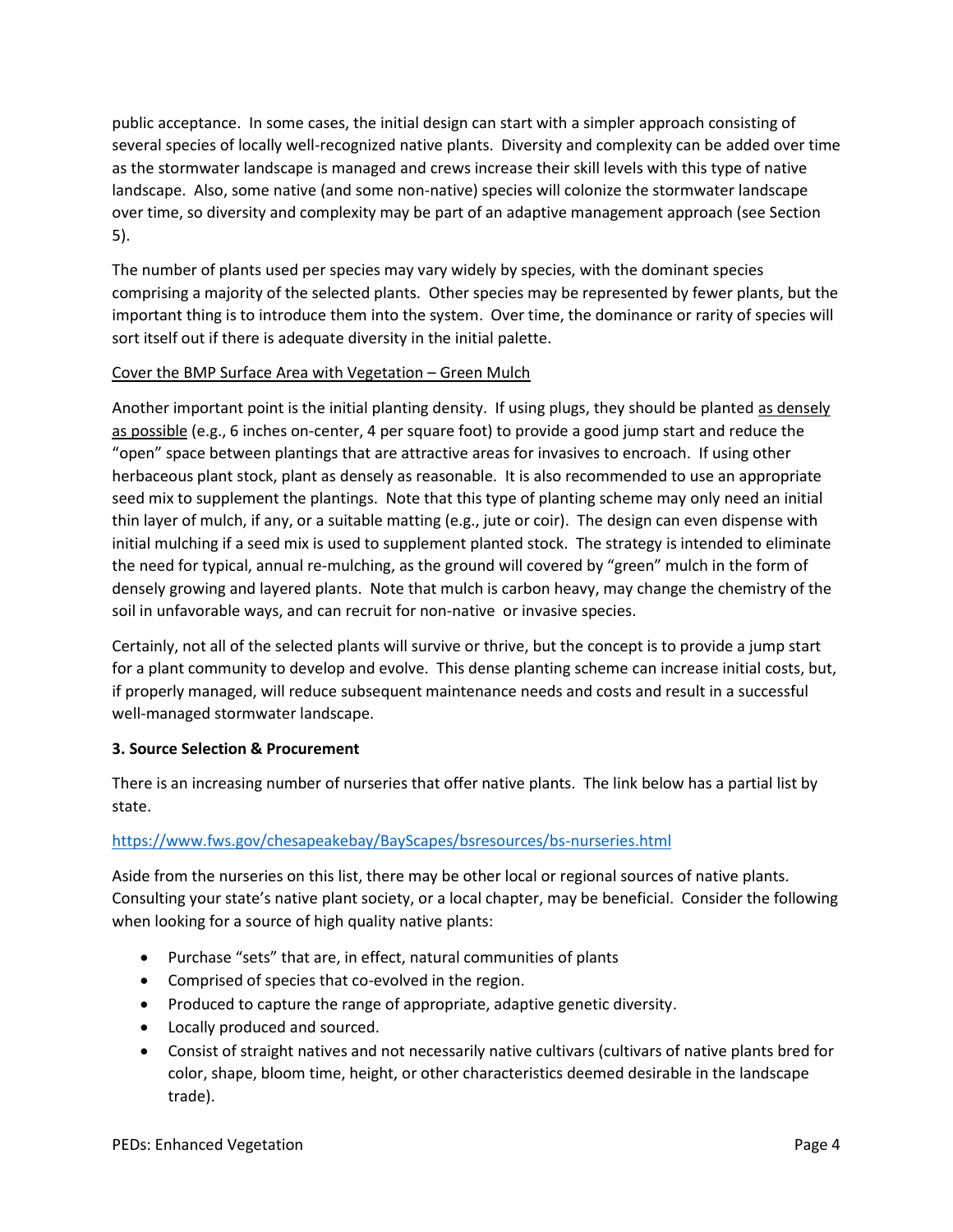• Grown without neonicotinoids.

Also keep in mind that availability for some species may be limited, and sourcing native plants may require a longer lead time compared to most landscape products. Larger projects have found it advantageous to contract with a native plant nursery to grow the desired species and quantities. This type of arrangement may take a year or more lead time prior to actual planting.

### **4. Management During First Several Growing Seasons**

The first three years of maintenance and management are the most critical for this type of planting scheme and require maintenance crews trained to recognize PED planting strategies and native plants versus invasive plants. The following is general guidance for this three year period, based on Floyd (2018b).

#### Year 1

- Assuming a late winter planting start, leave no ground unplanted. Use vegetation as a substitute for mulch, plant as densely as the budget will allow, and infill with a carpet of seeds (of appropriate species for the project)
- Spot weeding: remove non-natives/invasives once/month through the growing season. Maintenance crews should be trained to recognize which plants should stay and those that should be removed.
- Cut to 4 to 6 inches through the growing season (every 4 to 6 weeks or so). As a PED strategy, it is important to evaluate carefully how many of the cuttings to remove from the BMP (e.g., for off-site composting). On one hand, the vegetation will have sequestered nutrients that can be removed from the system. On the other hand, leaving some cuttings will aid in the fuller development of a healthy plant and soil ecosystem. It is advised to consult a qualified professional to gain insight on the right balance.
- Keep volunteer native species based on successional management plan.
- Overseed in the Fall.

#### Year 2

- Spot weeding: remove non-native/invasives periodically, as needed.
- Overseed in the Spring, as needed based on a gap-fill assessment. In some cases, seeds can be collected from site itself to fill gaps.
- Cut to 4 to 6 inches through July (again, evaluate the efficacy of removing at least some of the cut vegetation from the system).
- Fill in gaps: continue to add plants and make adjustments.
- Keep volunteer native species based on successional management plan.
- Overseed in the Fall, as needed based on gap-fill assessment.

#### Year 3

- Spot weeding: remove non-native/invasives periodically, as needed.
- Allow full growth (don't cut through the entire year, and only in late February thereafter).
- Assess need to fill any additional gaps.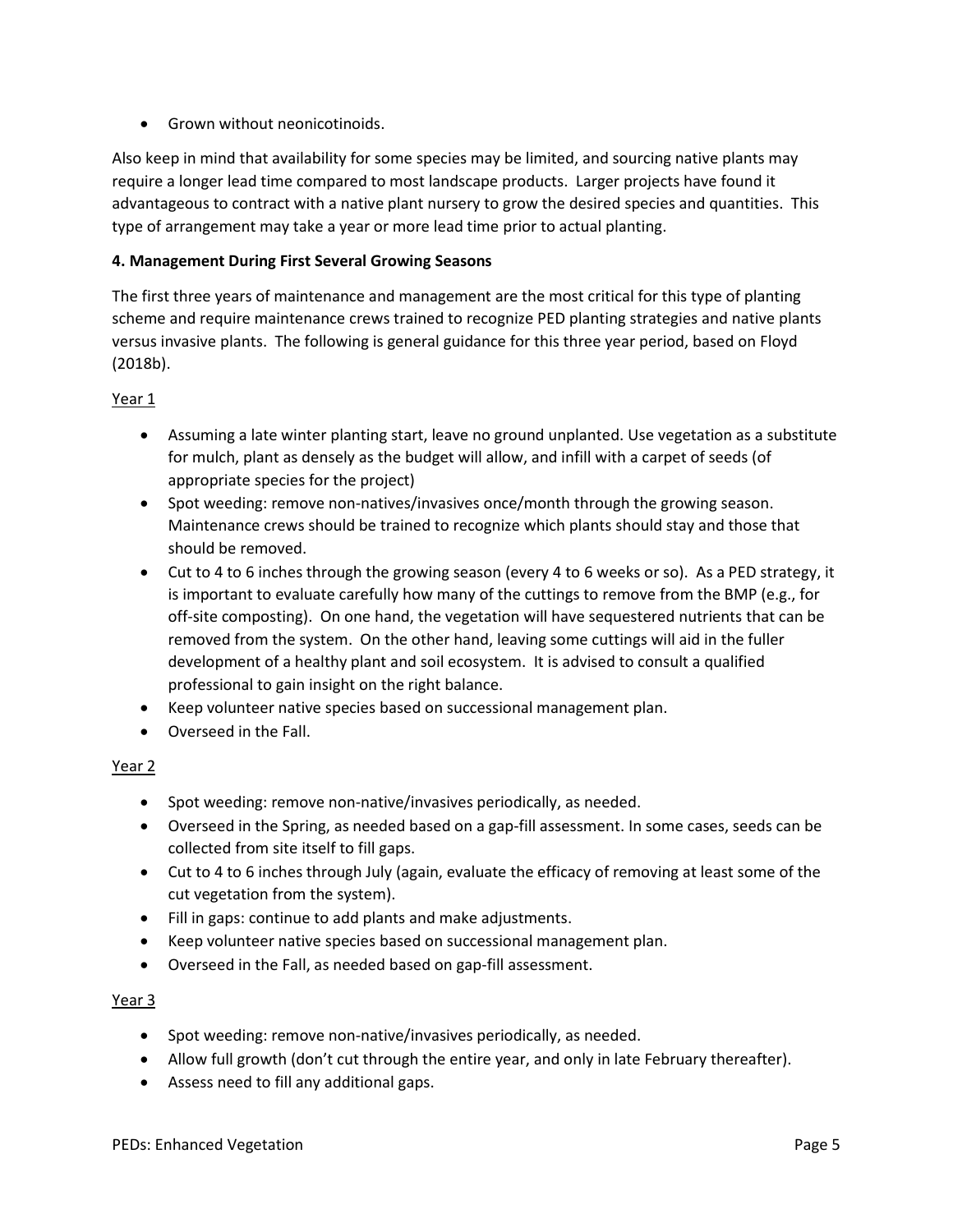• After the growing season, intensive management can be relaxed, letting the plant community evolve, while maintaining the edge.

## **5. Long-Term/Adaptive Management**

In theory, if the three-year intensive management outlined above is followed, the natural plant community will evolve and will result in a dense planting that covers the surface area of the practice and provides complex structure, allowing fewer opportunities for invasives to colonize. The natural or managed succession within the plant community is an adaptive rather than static management approach that can reduce long term maintenance when compared to managing the planting plan as a static condition.

There are several tasks that should be conducted as part of a long-term adaptive management strategy:

- As desired, keep succession at bay by cutting back every 1 to 3 years in late February, and removing some of the cut vegetation if it cannot be mulched and left on site. Cut back woody growth every 3 to 5 years; woody plants add diversity and cover for the plant community, and should be maintained in a lower growing condition than is typical of many existing BMPs.
- Monitor invasives and non-native species, keeping in mind that complete eradication may be very difficult; 3 to 5% surface cover is normal for these situations.
- Make sure to keep a discernable edge so that it is clear that even the "wildest" native landscape is deliberate and is being cared for. Edges can be demarcated by a mowed strip, low fence or wall, or similar boundary that shows the intentional hand of humans in the landscape (Nassauer, 1995) .
- Keep a check on winter salt and sand inputs and remove accumulated slag, as necessary, at the end of the winter season. The O&M may have to include ongoing outreach and education of the road and transportation crews.

Also, importantly, monitor the landscape regularly and be willing to adapt the maintenance plan to changing conditions in plant growth, aesthetics, and property management objectives. For instance, some tree canopy may be desired, but complete canopy will shade out the herbaceous layer that thrived with more sunlight. It may be necessary to adapt the original planting design by planting more shadetolerant native species under the canopy. Also, keep in mind that some species will become dominant in the community (maybe 5 or 6 species). Others will occur in patches or even become rare, but this reflects the evolution of a natural plant community. If the community is tending towards only a few dominant species, it may be necessary to re-evaluate the community and do some selective removal and replanting/reseeding with additional species that are good matches for the plant community (this does not mean continuing to replant species that are not doing well at the site).

The key is that the plant community is monitored on an annual basis and deliberate adaptations made based on design objectives.

Also, BMPs in the Bay Watershed must undergo a verification process to ensure the BMP is still present and performing as designed (CSN, 2014). This verification is intended to take place every two permit cycles for MS4s, or every 9-10 years. For vegetated practices, this would be an ideal time to revisit the original planting design, evaluate performance and issues encountered, and conduct any recommended redesign or replanting as part of an adaptive management scheme.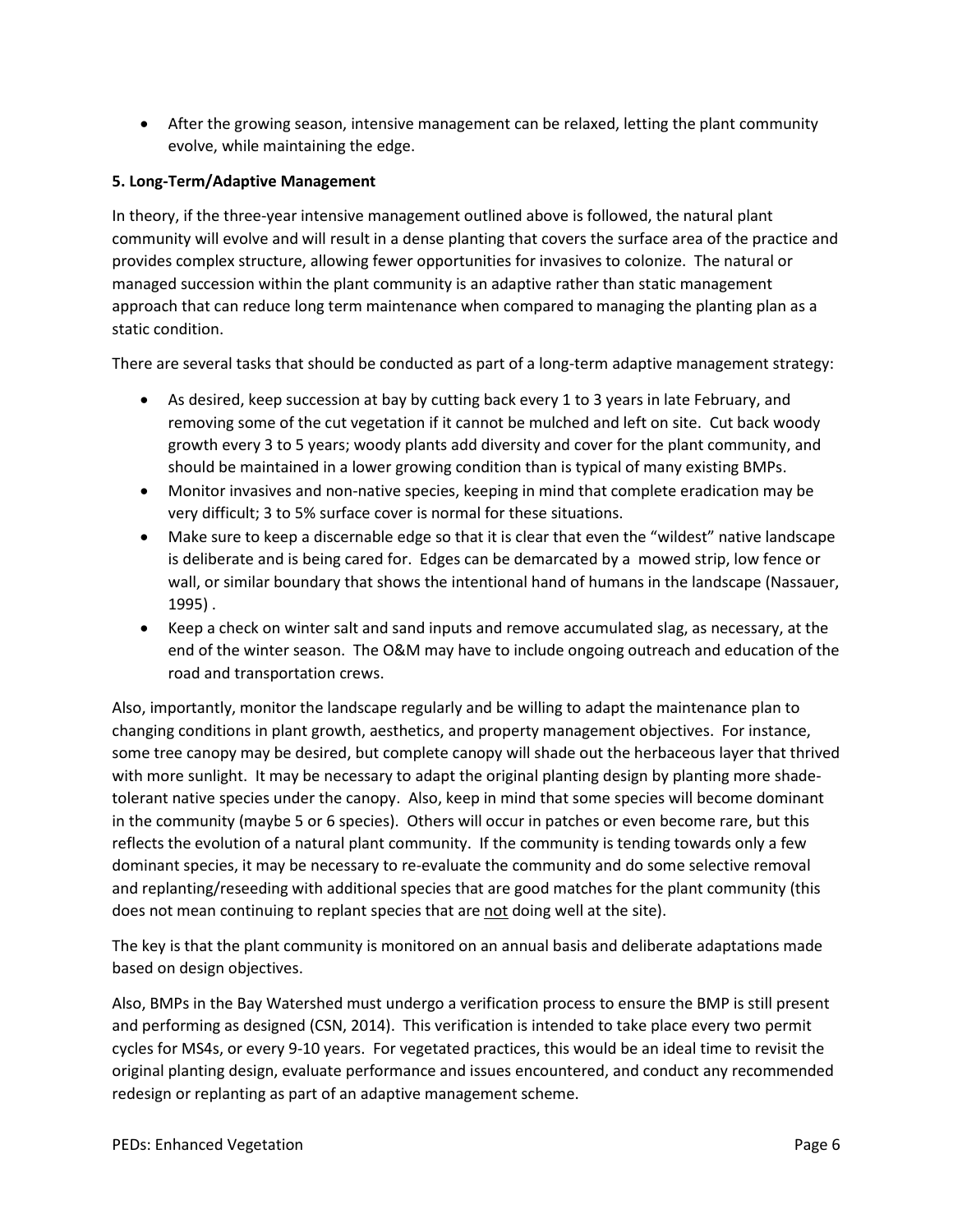#### **6. Risks**

Vegetation may be an inherently low risk aspect of BMPs. However, if ones considers poor public perception and possible nuisance conditions to be risk factors, then vegetation is the most important component of a BMP. Public perception can be improved through informed design decisions and techniques, such as "Cues to Care" (Nassauer, 1995) or the systematic approach of Rainer and West (2015). Community education and outreach can be key components of public acceptance and of a longterm O&M plan for these sites. Misinformed or poorly-trained maintenance crews can also result in improper vegetation management and failure of this technique. Also, a poorly-performing vegetative community will affect runoff reduction and pollutant removal capabilities.

An additional risk to the vegetative community may be inputs of salt and sand in the winter. Monitoring this should be part of the long-term O&M plan.

#### **7. Finding Help**

This fact sheet outlines a fairly sophisticated approach for BMP planting design and management, and one that will require not only professional knowledge but also resources and a skilled workforce. While this may be intimidating to some, the point is to build broader collaborations between stormwater and landscape professionals and incorporate aspects of the approach into projects as opportunities arise.

The Chesapeake Bay Landscape Professional (CBLP) certification is a program of the Chesapeake Conservation Landscape Council (CCLC)[: https://cblpro.org/.](https://cblpro.org/) The website also has a directory of professionals who have become certified in basic conservation and BMP landscaping with a focus on maintenance (Level 1) or the more advanced certification in design and/or installation (Level 2). The CBLP program may be a good place to start to find qualified professionals or build collaborations. This is not the only stormwater or green infrastructure certification program, but is one focused on the Chesapeake Bay and landscaping issues for stormwater BMPs.

The "Resources" section below provides additional links and organizations for native plants and plant communities.

#### **8. Resources**

Maryland Natural Communities [www.dnr2.maryland.gov/wildlife/Pages/plants\\_wildlife/nhpnatcomm.aspx](http://www.dnr2.maryland.gov/wildlife/Pages/plants_wildlife/nhpnatcomm.aspx)

Natural Communities of Virginia <http://www.dcr.virginia.gov/natural-heritage/natural-communities/nctoc>

Terrestrial and Palustrine Plant Communities of Pennsylvania <http://www.naturalheritage.state.pa.us/fikebook.aspx>

Wild Vegetation of West Virginia <http://www.wvdnr.gov/Wildlife/Factsheets/default.shtm>

Guide to Delaware Vegetation Communities

[http://www.wrc.udel.edu/wp-content/heritage/NVCS/Guide-to-Delaware-Vegetation-Communities-](http://www.wrc.udel.edu/wp-content/heritage/NVCS/Guide-to-Delaware-Vegetation-Communities-Winter-2013.3.pdf)[Winter-2013.3.pdf](http://www.wrc.udel.edu/wp-content/heritage/NVCS/Guide-to-Delaware-Vegetation-Communities-Winter-2013.3.pdf)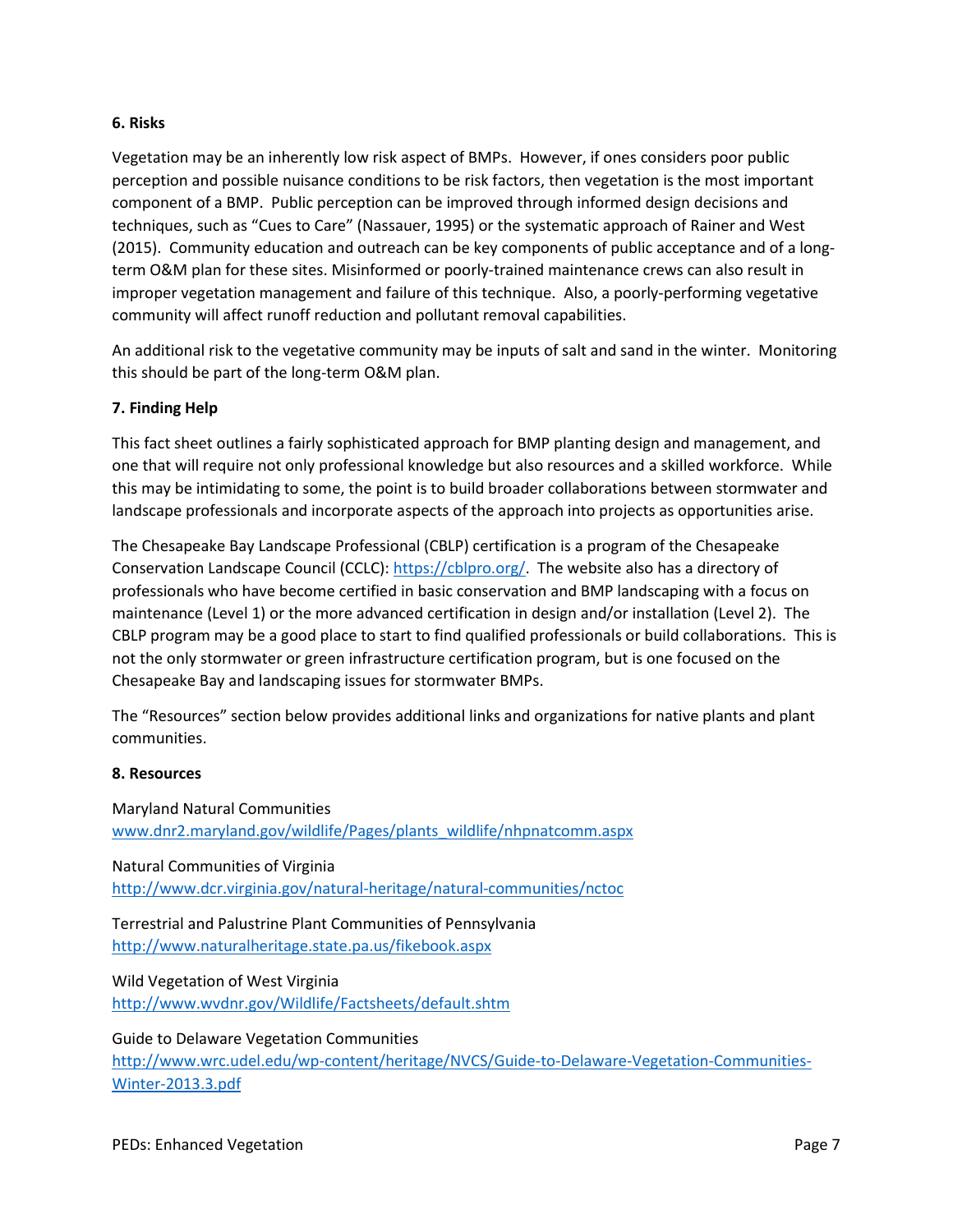Ecological Communities of New York State [https://www.dec.ny.gov/docs/wildlife\\_pdf/ecocomm2014.pdf](https://www.dec.ny.gov/docs/wildlife_pdf/ecocomm2014.pdf)

Native Plant Center, Chesapeake Bay Region. Alliance for the Chesapeake Bay [www.nativeplantcenter.net](http://www.nativeplantcenter.net/)

Virginia Department of Game & Inland Fisheries, Habitat Partners Program <https://www.dgif.virginia.gov/wildlife/habitat/>

Definitions of native and exotic in Federal Register Executive Order 11987 [www.archives.gov/federal-register/codification/executive-order/11987.html](http://www.archives.gov/federal-register/codification/executive-order/11987.html)

USDA-NRCS definitions of native, non-native, invasive, naturalized, etc. [www.nrcs.usda.gov/wps/portal/nrcs/detail/ct/technical/ecoscience/invasive/?cid=nrcs142p2\\_011124](http://www.nrcs.usda.gov/wps/portal/nrcs/detail/ct/technical/ecoscience/invasive/?cid=nrcs142p2_011124)

USDA NRCS PLANTS database [www.plants.usda.gov/java/](http://www.plants.usda.gov/java/)

Maryland Native Plant Society [www.mdflora.org](http://www.mdflora.org/)

Digital Atlas of the Virginia Flora <http://www.vaplantatlas.org/>

Flora of Virginia [www.floraofvirginia.org](http://www.floraofvirginia.org/)

Virginia Natural Heritage Database [www.vanhde.org/species-search](http://www.vanhde.org/species-search)

Flora of Pennsylvania [www.paflora.org](http://www.paflora.org/)

The Flora of Delaware Online <http://www.dnrec.delaware.gov/fw/NHESP/information/Pages/PlantCommunities.aspx>

Center for Urban Habitats https://centerforurbanhabitats.com/

Chesapeake Riverwise Manual [www.stormwater.allianceforthebay.org/riverwise-communities-manual](http://www.stormwater.allianceforthebay.org/riverwise-communities-manual)

Kennan K, and Kirkwood N. (2015). PHYTO: Principles and Resources for Site Remediation and Landscape Design. Routledge. New York.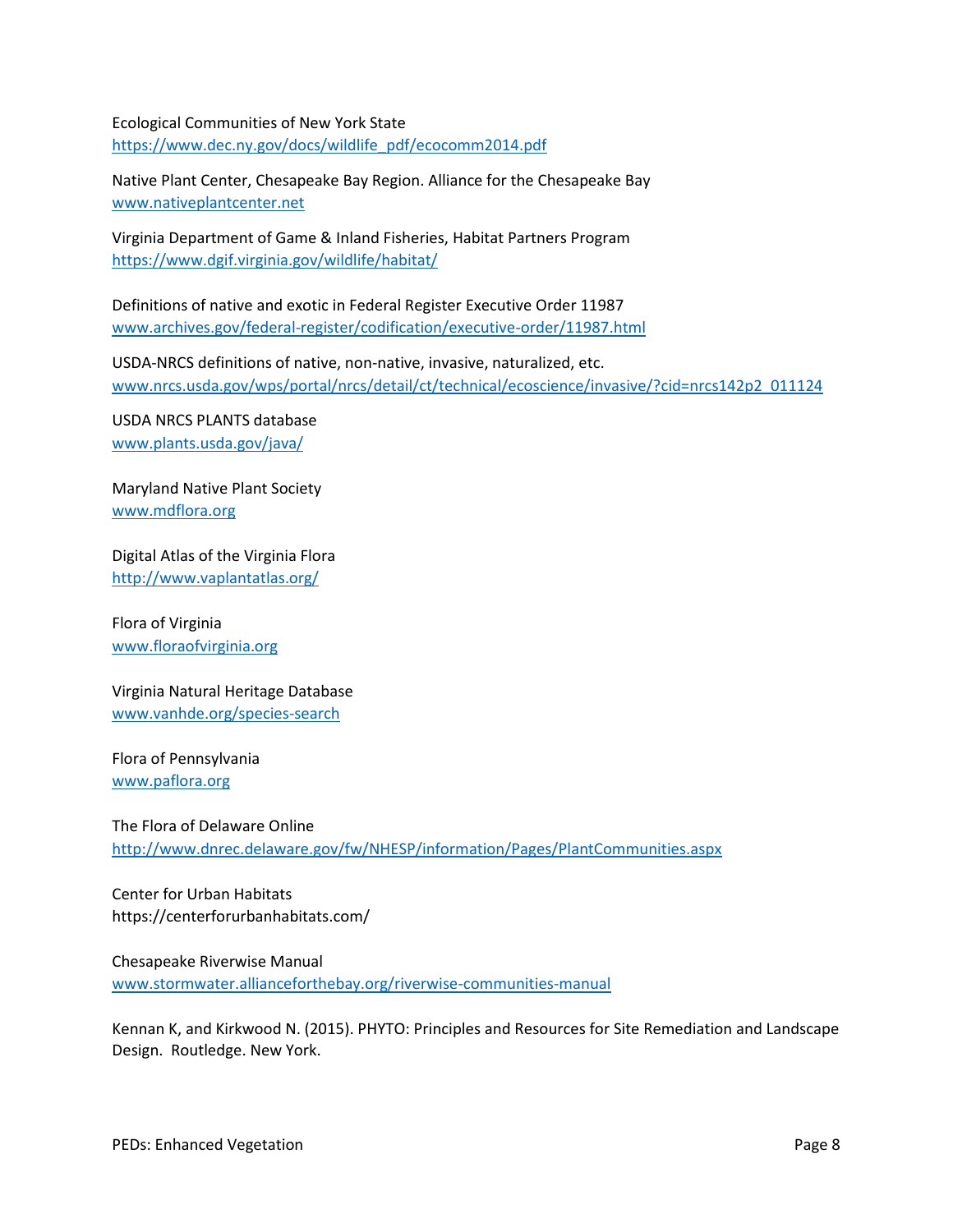#### **9. Qualifying Conditions for Vegetation as a PED**

The following conditions summarize the use of vegetation to qualify for the PEDs pollutant removal credit:

- $\Box$  As a general concept, model planting design on local natural plant communities. Provide diversity, layers of plants, and diversity of root morphologies.
- $\Box$  Initial plantings should aim to provide quick cover of the BMP surface area using denselyplanted plugs, other plant stock, and overseeding with an appropriate seed mix (based in general terms on the reference natural plant communities).
- □ The O&M plan should include detailed management for the first three growing seasons; see Section 4 for guidance.
- $\Box$  The O&M plan should also address longer-term adaptive management of the plant community and periodic evaluation of plant health and shifts in the community (see Section 5). Engage qualified professionals in developing and implementing the O&M plan.

#### **References**

Chesapeake Stormwater Network. (2014). Urban Stormwater Verification Guidance. [https://chesapeakestormwater.net/events/webcast-ms4-implementers-and-the-bay-tmdl-urban-bmp](https://chesapeakestormwater.net/events/webcast-ms4-implementers-and-the-bay-tmdl-urban-bmp-verification/)[verification/.](https://chesapeakestormwater.net/events/webcast-ms4-implementers-and-the-bay-tmdl-urban-bmp-verification/)

Floyd, D. (2018a). Ecosystem Modeling: Using Natural Plant Communities as Models for Landscape Design. Center for Urban Habitats. [https://centerforurbanhabitats.com/.](https://centerforurbanhabitats.com/) Continuing Education Workshop sponsored by: Virginia Department of Game & Inland Fisheries, Virginia Habitat Partners, Chesapeake Bay Landscape Professional. Powerpoint presentations.

Floyd, D. (2018b). Stormwater Landscapes: Using Natural Plant Communities for Design. Center for Urban Habitats. [https://centerforurbanhabitats.com/.](https://centerforurbanhabitats.com/) Continuing Education Workshop sponsored by: Virginia Department of Game & Inland Fisheries, Virginia Habitat Partners, Chesapeake Bay Landscape Professional. Powerpoint presentations by D. Floyd and D. Hirschman.

Hirschman, D.J., Seipp, B., Schueler, T. (2017). Performance Enhancing Devices for Stormwater Best Management Practices. Urban Stormwater Work Group. Center for Watershed Protection.

Nassauer, JI. (1995). Messy Ecosystems, Orderly Frames. Landscape Journal. 14(2): pp. 161-170

Rainer, T. and West, C. (2015). *Planting in a Post-Wild World: Designing Plant Communities for Resilient Landscapes.* Timber Press. Portland, OR. ISBN 978-60469-553-3.

Weaner L, and Christopher, T. (2016). *Garden Revolution: How Our Landscapes Can Be a Source of Environmental Change.* Timber Press. Portland, OR. ISBN 9781604696165.